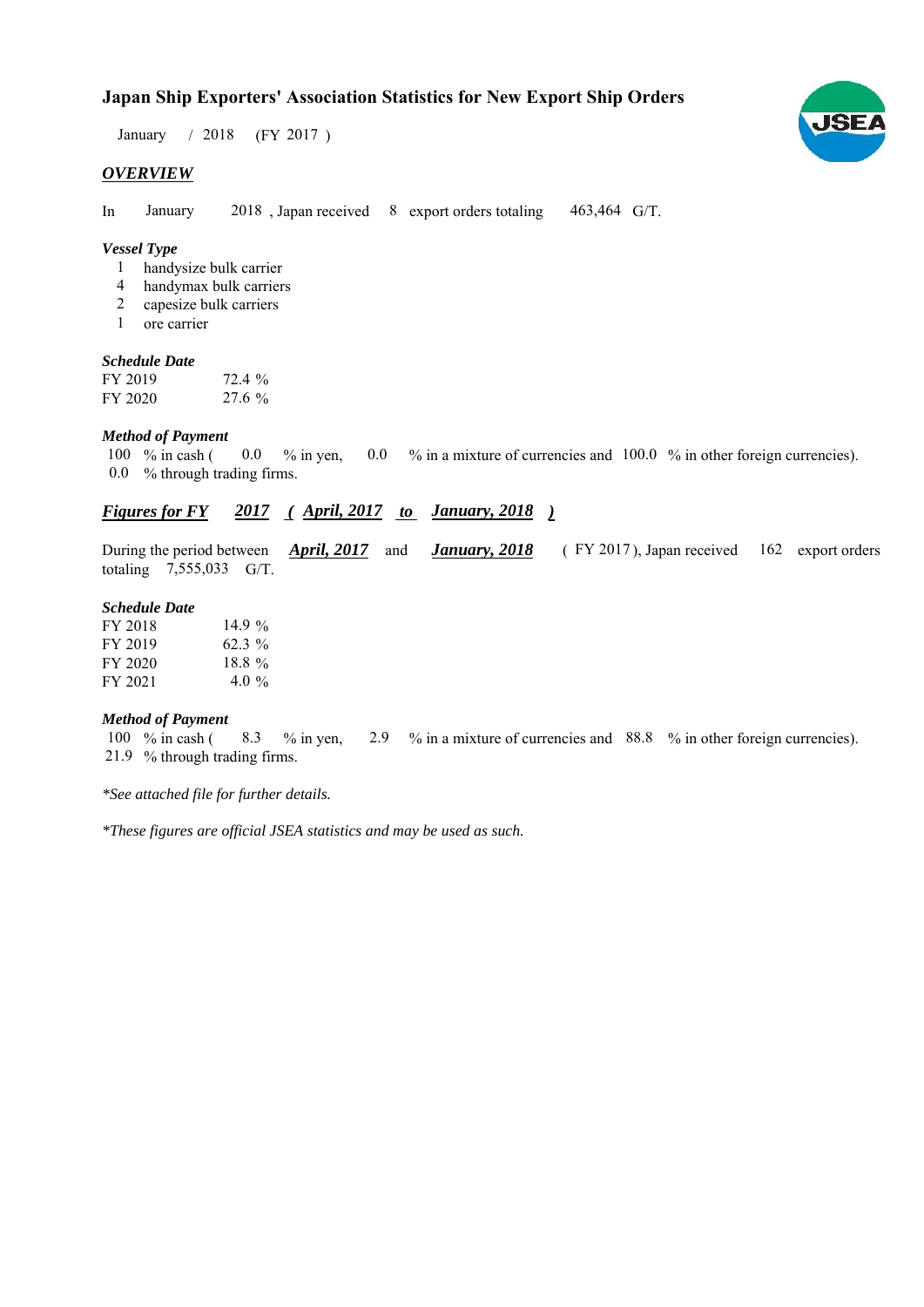# Based on Fiscal Year

No. G/T No. G/T No. G/T No. G/T No. G/T No. G/T No. G/T No. G/T General Cargos ( 5 230,000 4 607,000 0 0 2 158,999 1 16,000 0 0 7 781,999 12 1,011,999 Bulk Carriers 63 2,834,650 87 3,262,420 22 890,300 11 529,100 12 448,700 8 463,464 140 5,593,984 156 6,340,420 Tankers | 27 | 1,728,159 || 10 | 829,150 | 0 | 4 | 302,300 | 1 | 47,600 | 0 | 0 | 15 | 1,179,050 | 27 | 2,101,210 Combined Carriers 0 0 0 0 0 0 0 0 0 0 0 0 0 0 0 0 Others | 0 | 0 || 0 || 0 || 0 || 0 || 0 || 0 || 0 || 0 || 0 | Total 95 4,792,809 101 4,698,570 22 890,300 17 990,399 14 512,300 8 463,464 162 7,555,033 195 9,453,629 FY 2017 / FY2016 (%) \* 23.8 316.4 713.4 294.5 105.7 275.7 290.7 \*\* 254.4 In CGT | | 2,002,825|| | 2,056,609| | 401,797| | 410,261| | 256,669| | 180,616| | 3,305,952|| | 4,079,770 Apr 16 to Mar 17 Apr 17 to Sep 17 October 2017 November 2017 Jan 17 to Dec 17 Description December 2017 January 2018 Apr 17 to Jan 18

*Figures for shipbuilding orders of 500 G/T and over for export as steel vessels placed with JSEA members are covered.*

\*FY 2016/FY2015

\*\*Calendar Year 2017

JSEA (February 2018)

# New Export Orders Placed in January 2018 (FY 2017)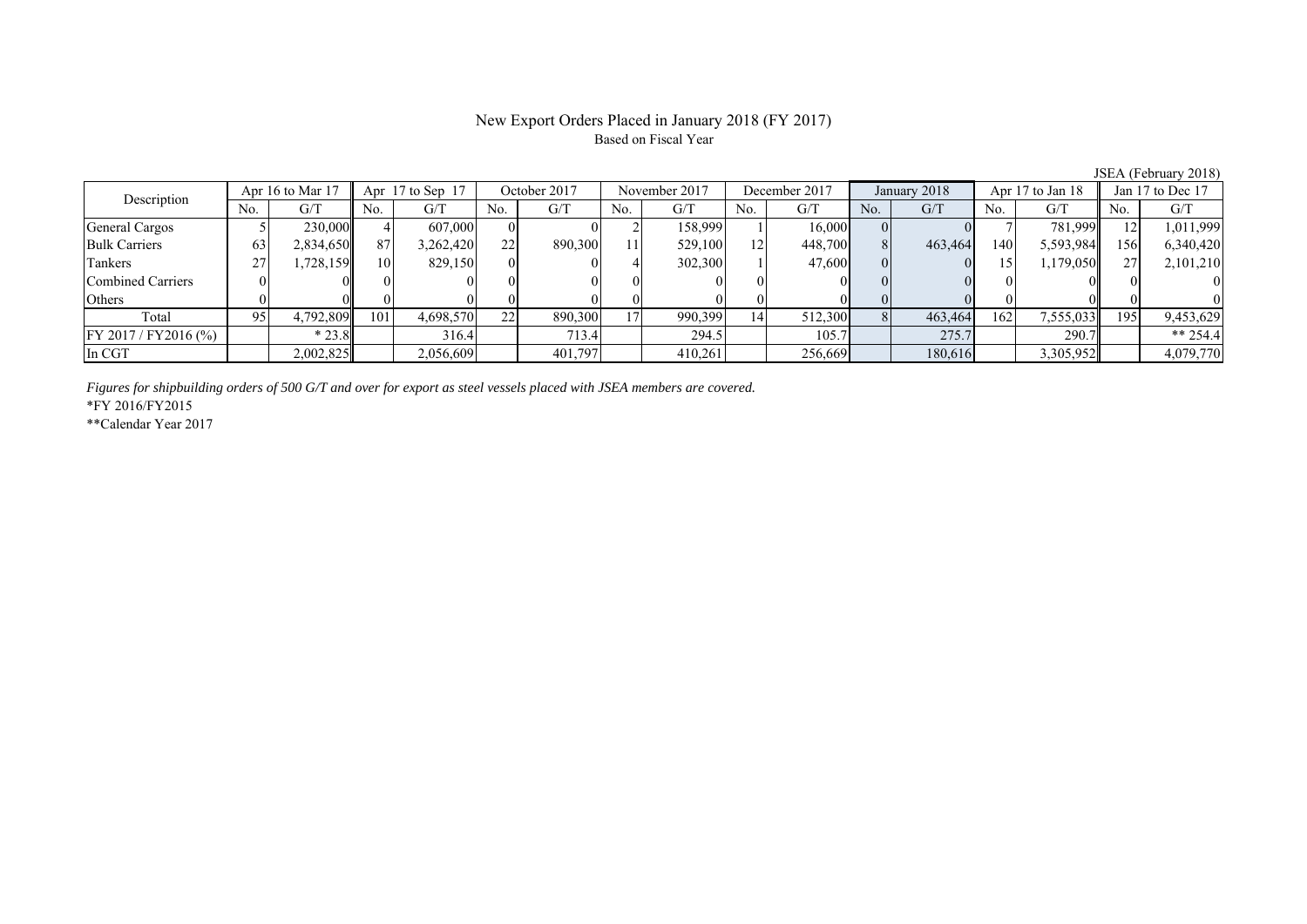## Export Ships Delivered in January 2018 (FY 2017) Based on Fiscal Year

| Apr 16 to Mar 17<br>Description | Apr $17$ to Sep $17$ |            | October 2017 |           | November 2017 |         | December 2017 |         | January 2018 |         | Apr 17 to Jan 18 |           | Jan 17 to Dec 17 |           |     |            |
|---------------------------------|----------------------|------------|--------------|-----------|---------------|---------|---------------|---------|--------------|---------|------------------|-----------|------------------|-----------|-----|------------|
|                                 | No.                  | G/T        | No.          | G/T       | No.           | G/T     | No.           | G/T     | No.          | G/T     | No.              | G/T       | No.              | G/T       | No. | G/T        |
| General Cargos                  | 14                   | 929,115    | 10           | 1,054,735 |               | 362,108 | $\Omega$      |         |              |         |                  | 283,565   | 16               | 1,700,408 |     | 1,792,748  |
| <b>Bulk Carriers</b>            | 223                  | 8,589,607  | 83           | 2,946,098 |               | 407,996 |               | 296,253 |              | 212.482 | 21               | 885,825   | 127              | 4,748,654 | 192 | 7,111,127  |
| Tankers                         | 27                   | .336.139   | 19           | .221,084  |               | 21,316  |               | 345,807 |              | 127,000 | 61               | 322,382   | 30               | 2,037,589 | 34  | 2,048,381  |
| Combined Carriers               |                      |            |              |           |               |         |               |         |              |         |                  |           |                  |           |     |            |
| <b>Others</b>                   |                      | 20.637     |              | 125.572   |               |         |               |         |              |         |                  |           |                  | 125,572   |     | 146.209    |
| Total                           | 265                  | 10,875,498 | 13           | 5,347,489 | 14            | 791.420 |               | 642,060 |              | 339,482 | 31               | 1,491,772 | 174.             | 8,612,223 | 245 | 11,098,465 |
| $FY 2017 / FY 2016$ (%)         |                      | $*91.9$    |              | 103.2     |               | 135.5   |               | 62.5    |              | 329.5   |                  | 88.2      |                  | 100.3     |     | ** 95.2    |
| In CGT                          |                      | 5,149,199  |              | 2,502,206 |               | 357,369 |               | 245,597 |              | 181,257 |                  | 674,383   |                  | 3,960,812 |     | 5,221,088  |

*Deliveries of new shipbuilding orders of 500 G/T and over for export as steel vessels placed with JSEA members are covered.*

\*FY 2016/FY2015

\*\*Calendar Year 2017

JSEA (February 2018)